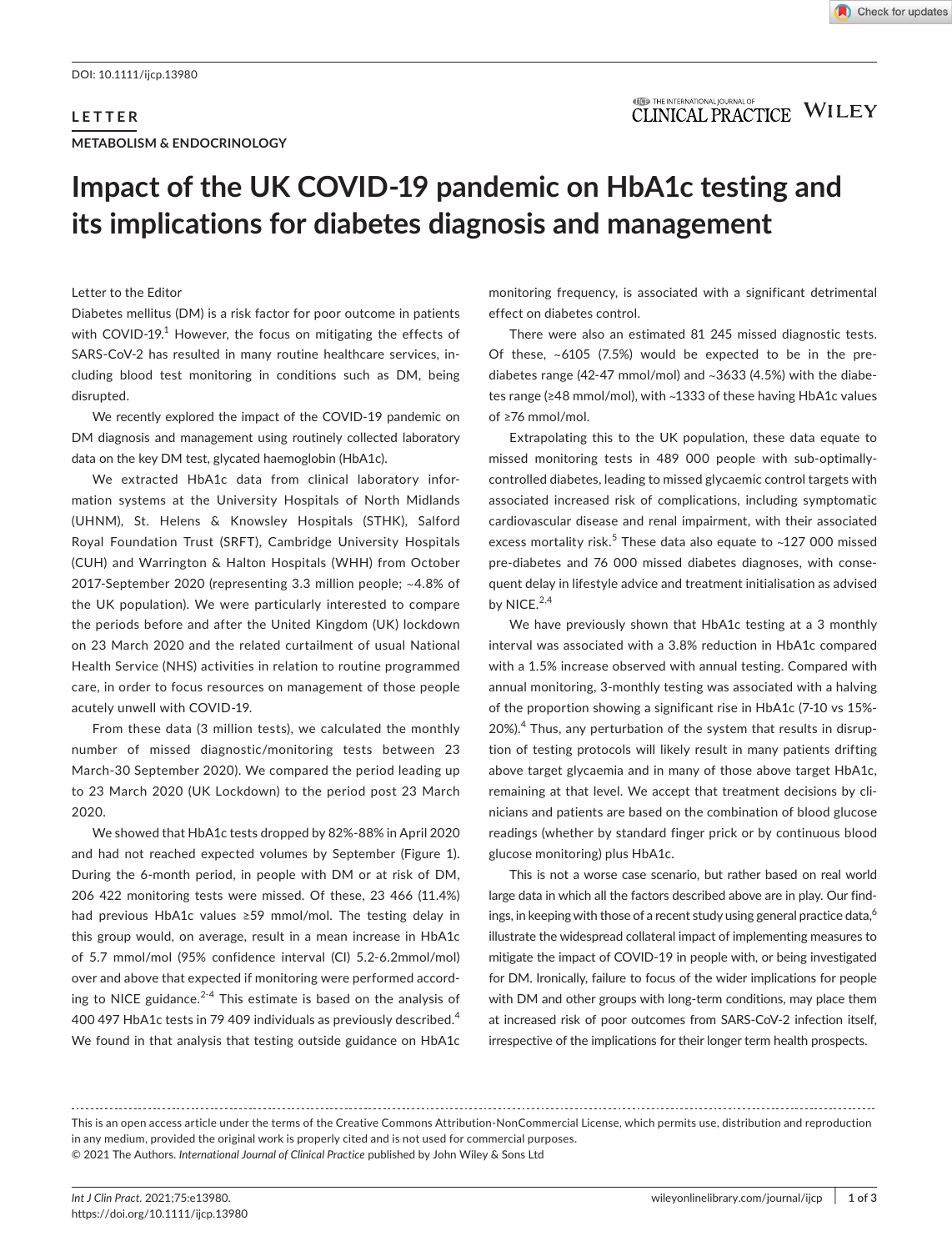

**FIGURE 1** Month-by-month HbA1c test numbers across the five sites prior to and during the COVID-19 Impact Period

David Holl[and](https://orcid.org/0000-0002-9537-4050)<sup>1</sup> Adrian H. Heald<sup>2,3</sup> Mike Stedman<sup>4</sup> Lewis Green<sup>5</sup> Jonathan Scargill<sup>6</sup> Christopher J. Duff<sup>7,8</sup> Fahmy W.F. Hanna<sup>9,10</sup> Pensee Wu7,11  $Ian$  Halsall $12$ Neil Gask[ell](https://orcid.org/0000-0001-8678-0404) $^{13}$ Anthony A. Fryer<sup>7,8</sup>

*1 The Benchmarking Partnership, Alsager, UK*

*2 Department of Diabetes and Endocrinology, Salford Royal NHS Foundation Trust, Salford, UK*

*3 The School of Medicine and Manchester Academic Health Sciences Centre, The University of Manchester, Manchester, UK 4 Res Consortium, Andover, UK*

*5 St. Helens & Knowsley Teaching Hospitals NHS Trust, Whiston Hospital, Prescot, UK*

 *Department of Clinical Biochemistry, The Royal Oldham Hospital, The Northern Care Alliance NHS Group, Oldham, UK School of Medicine, Keele University, Keele, Staffordshire, UK Department of Clinical Biochemistry, University Hospitals of North Midlands NHS Trust, Stoke-on-Trent, Staffordshire, UK Department of Diabetes and Endocrinology, University*  *Hospitals of North Midlands NHS Trust, Stoke-on-Trent, Staffordshire, UK*

*10Centre for Health & Development, Staffordshire University, Stoke-on-Trent, Staffordshire, UK*

*11Department of Obstetrics & Gynaecology, University Hospitals of North Midlands NHS Trust, Stoke-on-Trent, Staffordshire, UK 12Department of Clinical Biochemistry, Cambridge University Hospitals NHS Foundation Trust, Addenbrooke's Hospital, Cambridge, UK*

*13Department of Pathology, Warrington & Halton Teaching Hospitals NHS Foundation Trust, Warrington, UK*

#### **Correspondence**

Adrian Heald, Department of Diabetes and Endocrinology, Salford Royal NHS Foundation Trust, Salford, The School of Medicine and Manchester Academic Health Sciences Centre, The University of Manchester, Manchester, UK. Email: [adrian.heald@manchester.ac.uk](mailto:adrian.heald@manchester.ac.uk)

## **ORCID**

*Adrian H. Heald* <https://orcid.org/0000-0002-9537-4050> Anthony A. Fryer<sup>D</sup> <https://orcid.org/0000-0001-8678-0404>

#### **REFERENCES**

1. Muniangi-Muhitu H, Akalestou E, Salem V, Misra S, Oliver NS, Rutter GA. Covid-19 and Diabetes: A Complex Bidirectional Relationship. *Front Endocrinol (Lausanne)*. 2020;11:582936.